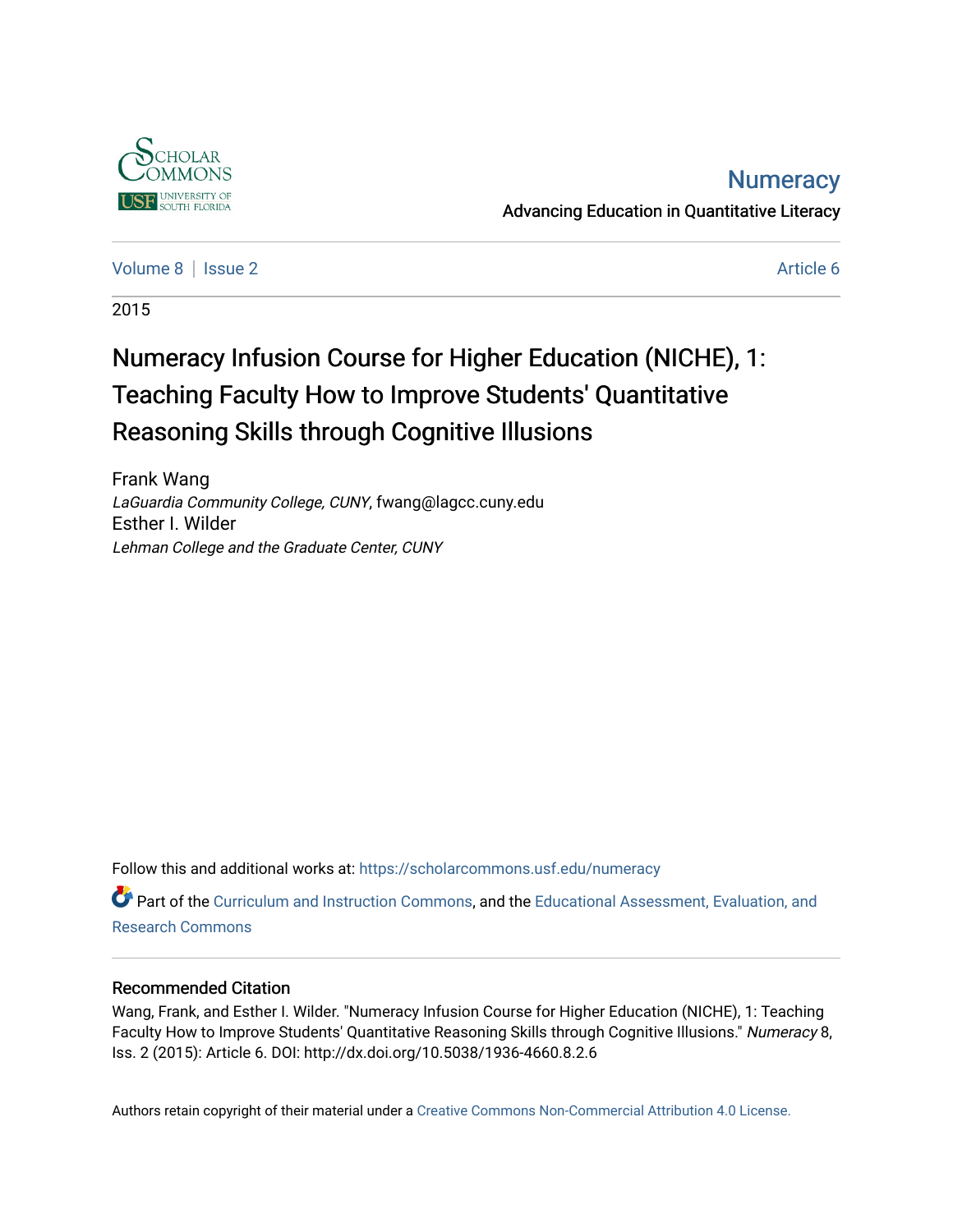### Numeracy Infusion Course for Higher Education (NICHE), 1: Teaching Faculty How to Improve Students' Quantitative Reasoning Skills through Cognitive **Illusions**

#### **Abstract**

We describe one of the eight units of a professional development program, the Numeracy Infusion Course for Higher Education (NICHE), which introduces research on cognition, including dual-processing theories, to university faculty. Under the dual-processing framework, System 1 (intuition) quickly proposes intuitive answers to judgment problems as they arise, while System 2 (deliberation) monitors the quality of these proposals, which it may endorse, correct, or override. We present several classic questions that demonstrate the pitfalls of overreliance on intuition without analytical thinking, then describe faculty participants' responses to these questions and their ideas on how to apply cognitive illusion research to quantitative reasoning instruction. The unit has helped generate excellent ideas for quantitative reasoning instruction. A persistent concern shared by many participants, however, is that weakness in basic mathematics and language comprehension among urban public university students might present a challenge in implementing these ideas.

#### Keywords

cognitive illusion, dual-processing theory, medical diagnosis problem, faculty development program

#### Creative Commons License



This work is licensed under a [Creative Commons Attribution-Noncommercial 4.0 License](https://creativecommons.org/licenses/by-nc/4.0/legalcode) 

#### Cover Page Footnote

Frank Wang is Professor of Mathematics at LaGuardia Community College of the City University of New York (CUNY). His research interests include general relativity and dynamical systems.

Esther Isabelle Wilder is Professor of Sociology at Lehman College and the Graduate Center, CUNY, and Director of the Lehman College Quantitative Reasoning Program. Her research focuses on disability, quantitative literacy pedagogy, scholarly publishing, and the roles of race/ethnicity and religion in explaining demographic and economic outcomes.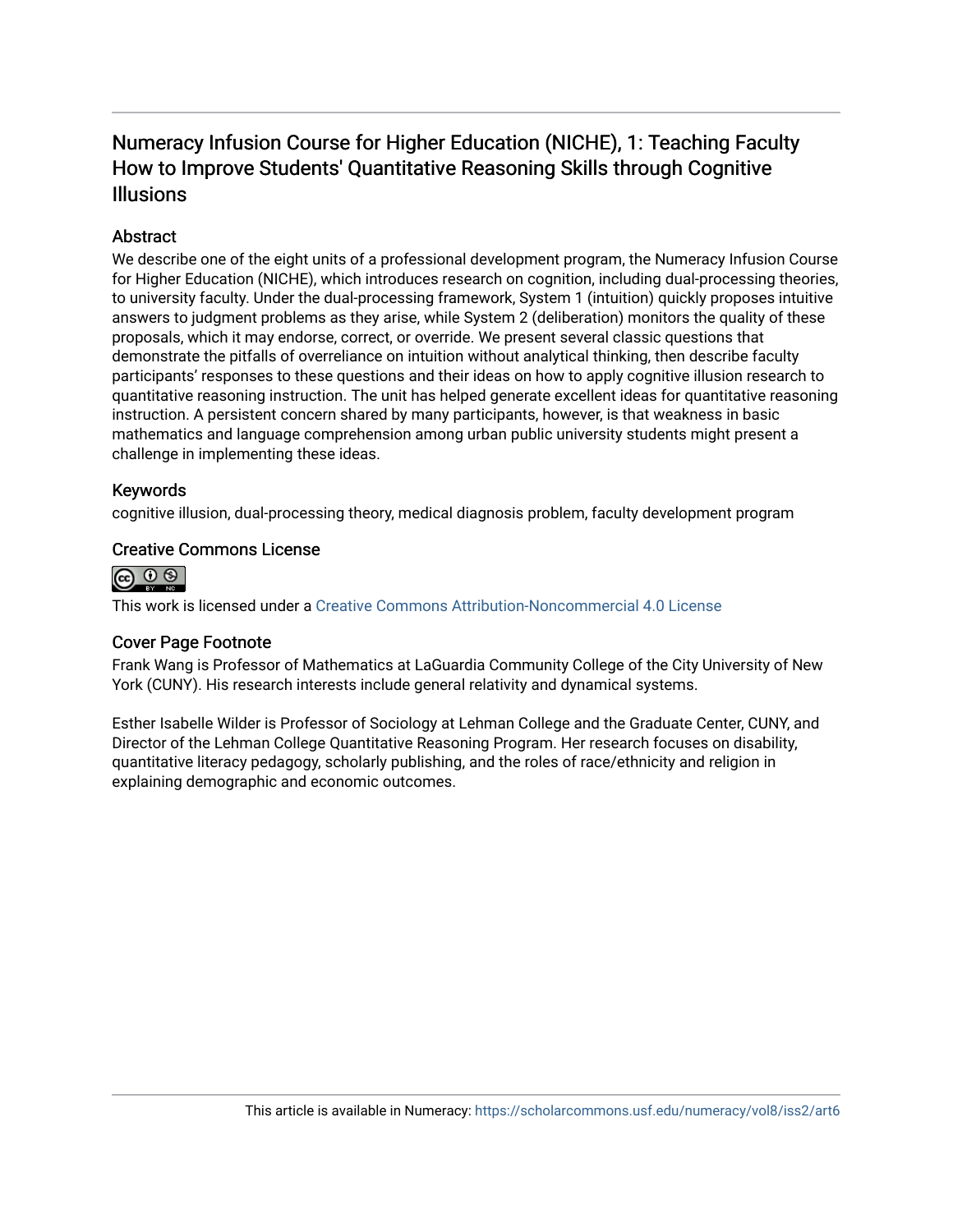### **Introduction**

This is the first of two papers on the Numeracy Infusion Course for Higher Education (NICHE). The project is sponsored by the National Science Foundation (NSF TUES 1121844) to promote quantitative reasoning (QR) at the City University of New York (CUNY), the nation's largest urban public university system. NICHE is a predominantly online course that increases faculty interest and comfort in teaching QR while strengthening the faculty's own QR skills. It consists of eight units: (1) QR and Making Numbers Meaningful; (2) QR Learning Objectives; (3) The Brain, Cognition and QR; (4) QR and Writing; (5) Discovery Methods; (6) Representations of Data; (7) QR Assessment; and (8) Math and QR Anxiety.

As of 2014, NICHE has trained two cohorts of faculty participants from 15 CUNY campuses across a wide range of disciplines including African American studies, art, biology, economics, English, mathematics, psychology, and sociology. To reach out to a larger community, NICHE particularly welcomes educators who consider themselves uncomfortable and inexperienced in QR instruction. Additional information about the course can be found at the project website<sup>1</sup> and in several related studies (Wilder 2012; Wilder et al. 2013, 2014).

This paper focuses on the development of Unit 3 (The Brain, Cognition and QR), which introduces faculty participants to psychological research on numerical judgment and guides them to apply cognitive science to QR instruction. We will first recount the events that inspired our interest in cognitive illusions (illusions of thoughts). We will then outline the unit content, which summarizes and simplifies an immense amount of literature to provide an overview for faculty from non-psychological fields. We include several classic questions from the literature on heuristics and biases (cf., Tversky and Kahneman 1974) to stimulate discussions, and we will highlight some faculty participants' responses to various learning activities collected from Blackboard (a content management system) in 2013 and 2014. In the second paper, we will present our effort to incorporate the NICHE material into an elementary statistics course and to assess the impact of QR instruction on students' learning.

### **Motivation**

In 2008, Richard Larrick and Jack Soll of Duke University's Fuqua School of Business published "The MPG Illusion" in *Science*. They found that there is a

<sup>&</sup>lt;sup>1</sup> Se[e http://serc.carleton.edu/NICHE](http://serc.carleton.edu/NICHE) or [http://teachqr.org](http://teachqr.org/) (accessed January 15, 2015).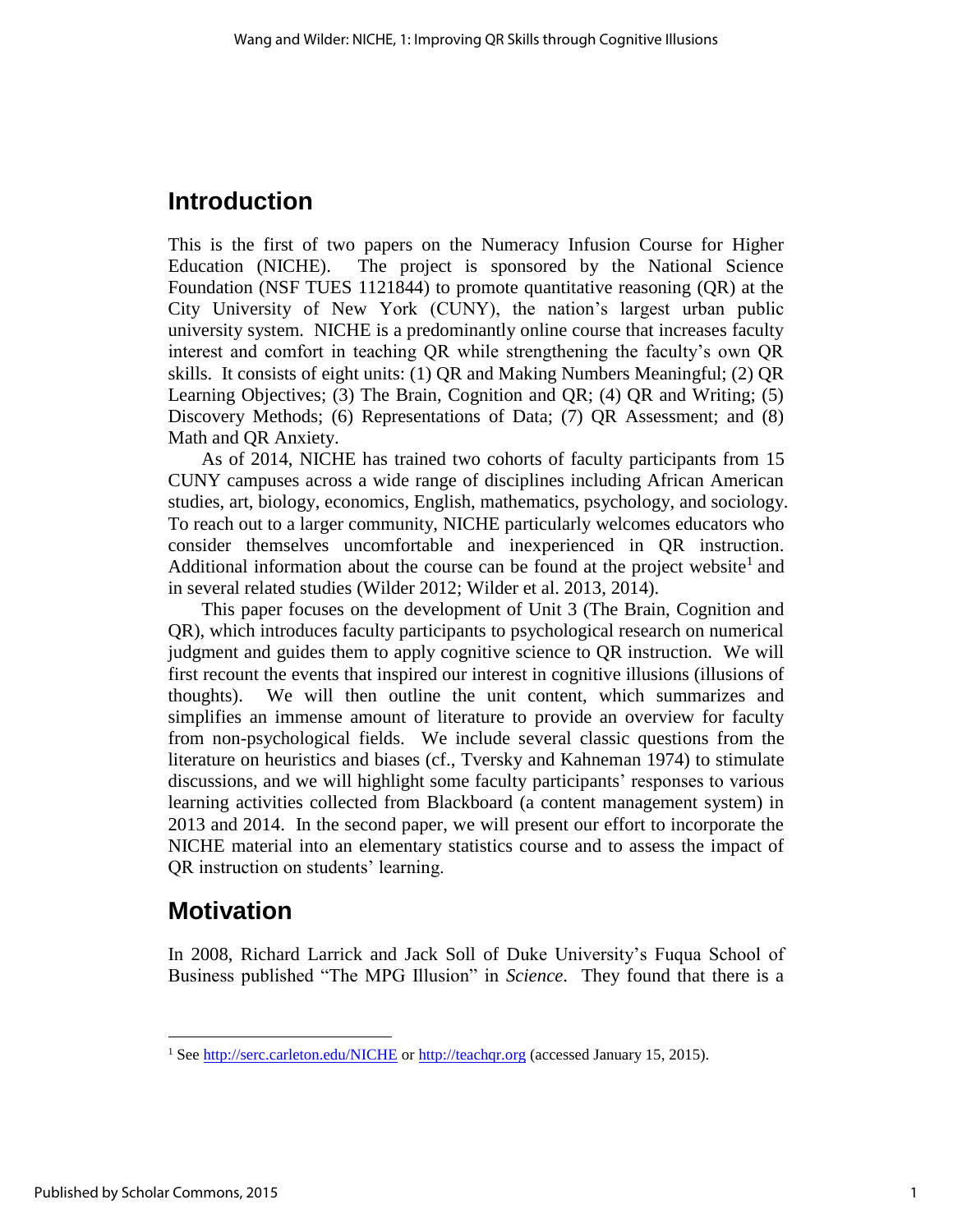systematic misperception in judging fuel efficiency when it is expressed as miles per gallon (MPG). They presented this scenario:

*Consider a family that has an SUV that gets 10 MPG and a sedan that gets 25 MPG. Both are driven equal distances in a year. Is the family better off replacing the SUV with a minivan that gets 20 MPG or replacing the sedan with a hybrid that gets 50 MPG?* 

Seventy-seven Duke undergraduate students were asked to rank-order five pairs of old and new vehicles in the order of reduction of gas consumption. Only one student ordered the pairs correctly. The majority (60%) intuitively thought that the increase in MPG is proportional to the decrease in gas consumption. That assumption is erroneous, as explained below. Larrick and Soll show how the MPG label leads to faulty judgment; they suggest that the United States should express fuel efficiency as a ratio of fuel consumed to distance traveled, for example, gallons per 100 miles (GPM).

The paper attracted a flurry of media attention, but from readers' comments posted on the websites of the *New York Times*, the *Wall Street Journal*, and other news outlets, many people still failed to comprehend the essence of the "MPG illusion." Larick and Soll wrote: "People falsely believe that the amount of gas consumed by an automobile decreases as a linear function of a car's MPG. The actual relationship is curvilinear." Students can relate this statement to the properties of the reciprocal function they have learned in elementary algebra. For a fixed distance, gas consumption by a vehicle is proportional to the **reciprocal** of MPG. Figure 1 shows the diminishing benefit of replacing a relatively high-MPG vehicle with an even higher-MPG vehicle.



**Figure 1**. Visualizing how much fuel consumption is reduced for given increase in MPG. For a fixed distance, say 100 miles, replacing a 25-MPG vehicle with a 50-MPG vehicle will reduce fuel consumption by 2 gallons, but replacing a 10-MPG vehicle with a 20-MPG vehicle will reduce consumption by much more: 5 gallons.

Although nothing more than high school math is required to understand the cause of the MPG illusion, it is well known that many college students, including CUNY students, lack such knowledge (Wilder et al. 2013).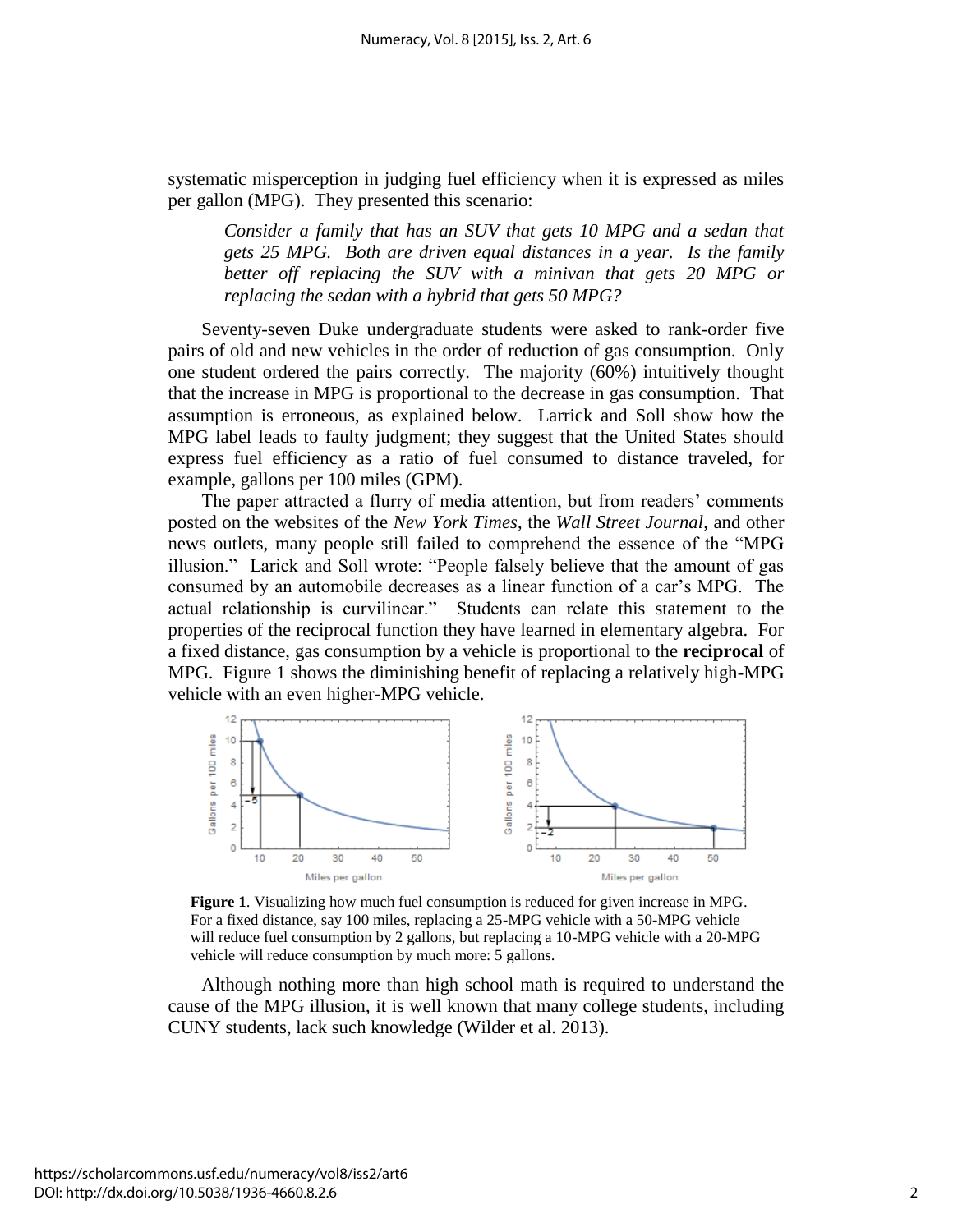This situation prompted one of us (FW) to conduct an experiment in a different setting, using community college students as research subjects. Specifically, Wang and Dedlovskaya (2009a) designed a multiple choice "math quiz" to discover (1) whether the students have the basic understanding of fractions, ratios and rates needed to solve the MPG problem and (2) whether students make the same mistake reported in *Science* when the MPG illusion problem is presented as a math quiz—a situation in which students might be expected to be more alert. The math quiz required students to list fractions (3/4,  $4/9$ ,  $5/6$ ) from largest to smallest; to solve distance/time/speed problem;<sup>2</sup> and to solve the MPG illusion problem. Altogether, 37 of the 44 students in nonremedial courses, or 84%, had the math skills to solve the MPG illusion problem, but most of them made the same mistake as the Duke University students in Larrick and Soll's (2008) study. Only 16% of the 44 students circled the right answer, but most failed to show their work as instructed. Many students in remedial math courses have difficulty with fraction operations, which precludes them from truly understanding the MPG illusion problem. See Wang and Dedlovskaya (2009a) for details.

Based on these results, we developed a lesson plan to teach elementary math concepts including fraction operations and reciprocal functions through the MPG illusion problem (see Wang and Dedlovskaya 2009b). We solicited several instructors to adapt this lesson in their math courses at various levels and to retest their students by incorporating the MPG illusion problem in one of their examinations. Our initial review of the data indicated that students' performance improved considerably after instruction. Unfortunately, unfavorable circumstances (e.g., flooding and class cancellations) have prevented us from completing our project and publishing the results. Nevertheless, our analyses of students' work suggests that the MPG illusion can be mitigated through educational intervention, even for students without a proper grounding in basic skills.

A referee who commented on Wang and Dedlovskaya (2009a) questioned the notion that people think differently in a math test setting than they would in a non-school situation. We formed a hypothesis based on our teaching experience: Students tend to be more cautious during a test, and more suspicious about the obvious answer being the right one. The referee's comment prompted us to conduct a literature search, and we learned about the Adult Math Project (Lave 1988), which is extensively discussed in Keith Devlin's *Math Instinct* (2005). By following 25 shoppers in Orange County in southern California, Lave discovered a difference between performance on school-style tests and the use of arithmetic in real life. In the ensuing years, we discovered a wealth of psychological

 $\overline{a}$ 

<sup>&</sup>lt;sup>2</sup> Alice drove 320 miles in 6 hours; Bob drove 410 miles in 7 hours. Who has a higher average speed?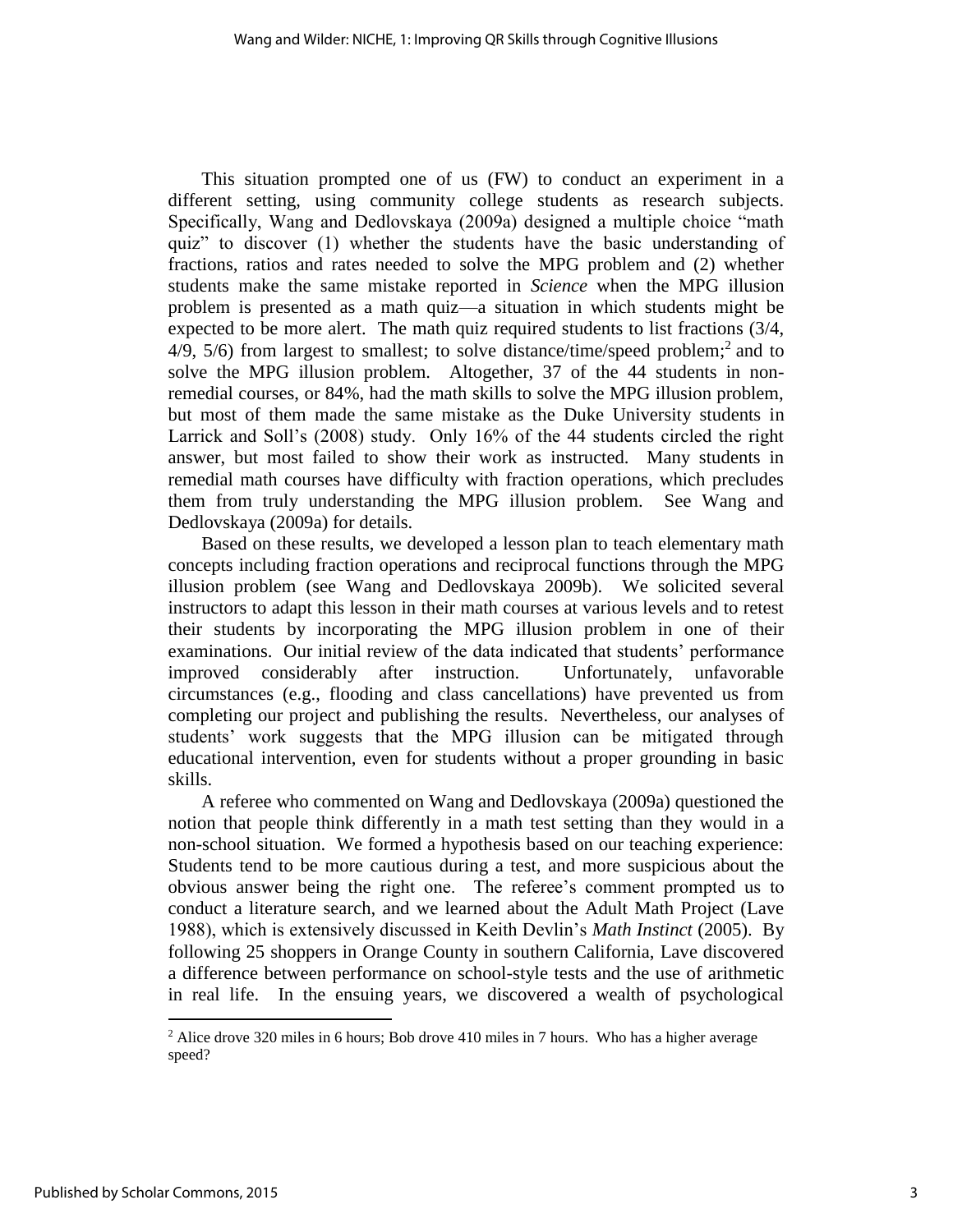research on numerical cognition. The dual-processing theories of reasoning (Sloman 1996; Evans 2008; Kahneman 2011) are especially appealing, since they can explain the MPG illusion as well as many other common mistakes. Because this research area is not widely known to many of our colleagues, we developed a unit in NICHE that introduces the cognitive research literature to prospective QR educators.

## **Dual-Processing Theory of Reasoning**

In 1974, Amos Tversky and Daniel Kahneman published a seminal paper in *Science* entitled "Judgment under Uncertainty: Heuristics and Biases," in which they documented many of the biases and misconceptions that arise when people make intuitive predictions and judgments: biases in assessments of subjective probability, misconceptions of randomness, and misconceptions of regression, to name but a few. Later, we will give some specific examples. Kahneman and his collaborators developed a dual-process theory to explain biases in probability judgment (Kahneman and Frederick 2002; Evans 2008), and the theory has been popularized in Kahneman's book *Thinking, Fast and Slow* (2011). Under this framework, there are two distinct but interacting systems of thinking: System 1 relies upon frugal heuristics that yield intuitive responses, while System 2 relies upon deliberative analytic processing. Crudely, we can regard System 1 as intuition and System 2 as deliberation.

Figure 2 demonstrates how easily our eyes can be deceived. The bottom line appears to be longer. If you have already seen this image, you recognize it as the famous Müller-Lyer illusion: the horizontal lines are identical in length. The Müller-Lyer illusion suggests that perception and knowledge derive from distinct systems. Perception provides one answer, yet knowledge (or a ruler)



**Figure 2.** Müller-Lyer illusion

provides a different one (Sloman 1996). Vision is not the only domain of illusions. Illusions of thoughts are called "cognitive illusions."

To observe the mind in automatic mode, think about  $2+2$ . The answer comes to us immediately and intuitively. This is an instance of System 1 thinking. But for the problem  $17\times24$ , probably nothing comes to mind. We have to generate the solution, but first we must decide to do so; we must decide to engage System 2. Kahneman gave examples of System 1 and System 2 activities (see Table 1). Notice that the highly diverse operations of System 2 have one feature in common: they require attention and are disrupted when attention is drawn away.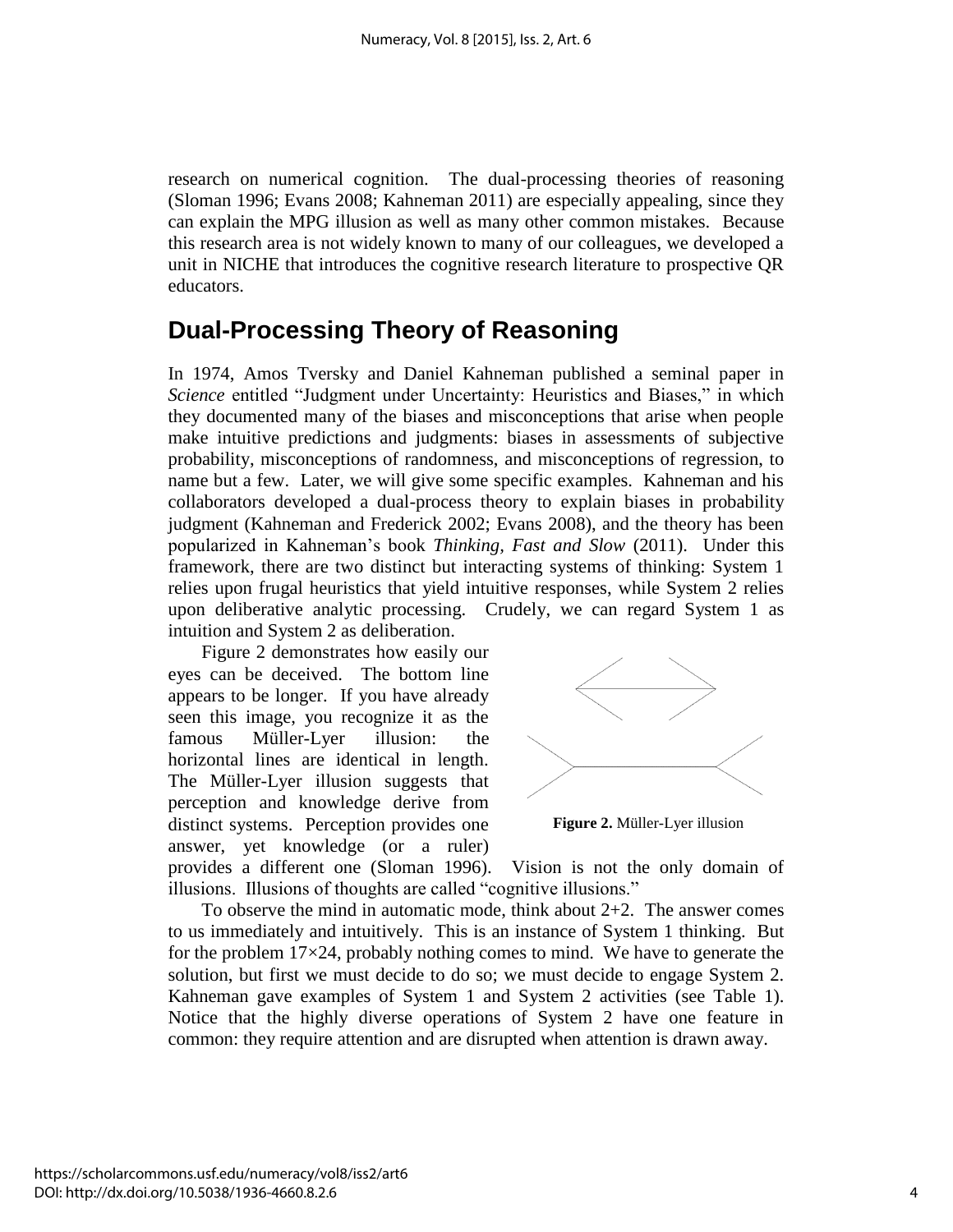**Table 1. Comparison of System 1 and System 2 of Kahneman (2011)**

| System 1                                                | <b>System 2</b>                                                                |  |  |
|---------------------------------------------------------|--------------------------------------------------------------------------------|--|--|
| Detect that one object is more<br>distant than another. | Focus attention on the clowns in the<br>$\bullet$<br>circus.                   |  |  |
| Orient to the source of a sudden<br>sound.              | Focus on the voice of a particular<br>٠<br>person in a crowded and noisy room. |  |  |
| Complete the phrase "bread and<br>55<br>.               | Count the occurrences of the letter a<br>$\bullet$<br>in a page of text.       |  |  |
| Detect hostility in a voice.                            | Compare two washing machines for<br>٠                                          |  |  |
| Drive a car on an empty road.                           | overall value.                                                                 |  |  |
| Understand simple sentences.                            | Fill out a tax form.                                                           |  |  |
|                                                         | Check the validity of a complex<br>٠                                           |  |  |
|                                                         | logical argument.                                                              |  |  |

One particular dual-process model (Kahneman and Frederick 2002) suggests that System 1 quickly proposes intuitive answers to judgment problems as they arise, and that System 2 monitors the quality of these proposals, which it may endorse, correct, or override. Consider this problem.

#### *A bat and a ball cost \$1.10 in total. The bat costs \$1.00 more than the ball. How much does the ball cost?*

According to Kahneman and Frederick, almost everyone has an initial tendency to answer *10 cents* because the sum \$1.10 separates naturally into \$1 and 10 cents. Many people yield to this immediate impulse, perhaps because they are not accustomed to thinking hard and are often content to trust a plausible judgment that quickly comes to mine. But anyone who reflects upon it for even a moment would recognize that the difference between \$1.00 and 10 cents is only 90 cents, not \$1.00 as stipulated in the problem. Catching that error is tantamount to solving the problem; According to Frederick (2005), nearly everyone who does not respond "10 cents" gives the correct response: *5 cents*.

We believe that the dual-processing theories of human thinking—the interaction and conflict between intuitive and analytic thinking—are valuable for QR educators. Among other things, they can give the faculty member a handle to respond to students' doubts about the need for mathematical and quantitative reasoning skills. Nearly every math teacher has been asked the question "When am I ever going to use this [school mathematics]?" by students. Although educators have increasingly been using real-life examples to interest and connect with students, it is still paradoxical for some students to witness that the great majority of people manage to function in our society by using their intuition and common sense, without ever applying the math skills they learned in school. Some successful professionals even take pride in uttering "I'm bad at math" (Bennett 2012; Madison 2012).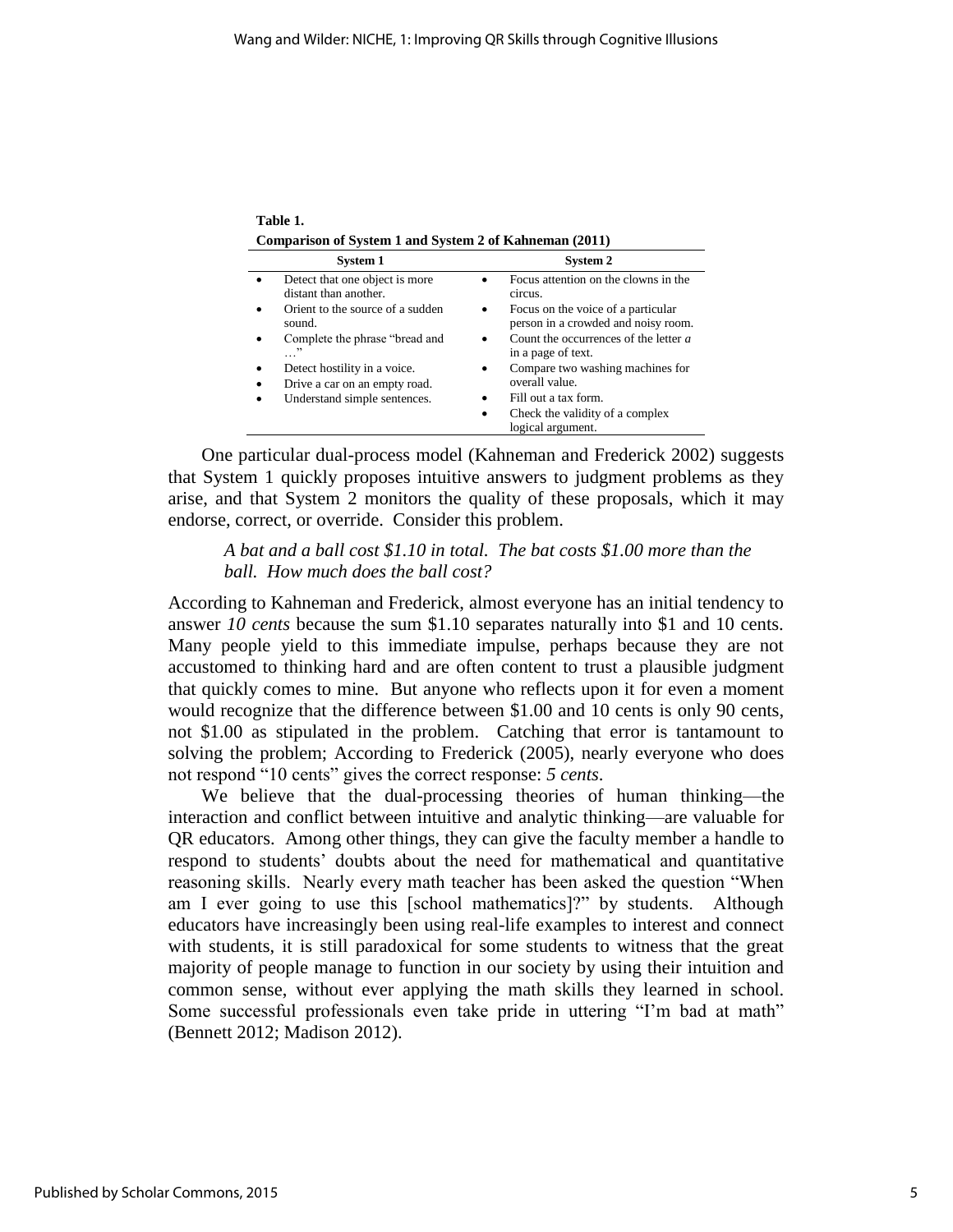While human intuition does meet our needs most of the time (Pinker 1997), psychologists have found that people make systematic, unconscious errors of reasoning that distort their judgment. The MPG illusion is a good example, demonstrating how intuition leads to a suboptimal economic decision. Likewise, many people, including medical professionals, fail to comprehend cancer screening statistics (Casscells et al. 1978; Eddy 1982; Wegwarth et al. 2012). They apparently replace the laws of chance with intuition, which sometimes yields reasonable estimates but quite often do not. These examples should serve as a wakeup call for faculty and students, since they convincingly demonstrate the need to build quantitative reasoning skills.

The question that is most often asked about cognitive illusions is whether they can be overcome (Kahneman 2011). For educators, it is tempting to encourage students to engage in deliberate thinking at all times to avoid mistakes. While it may appear that System 2 is superior to System 1, as the former is often associated with correct mathematical answers and the latter with cognitive biases, it is not possible to engage in deliberative thinking constantly. As a way to live our lives, continuous vigilance is simply not practical. In fact, intense focus on a task can make people effectively blind to events and information outside their narrow range of concentration. This is the main point of *The Invisible Gorilla*, by Christopher Chabris and Daniel Simons (2010). We will discuss the limited capacity of attention in the next section.

In summary, the brain works hard to help us survive and accomplish our goals in a complicated world. We often need to react quickly to emergencies and opportunities, and System 1 is in charge most of the time. Only when System 1 runs into difficulty does it call on the slow-thinking System 2 to support more detailed and systematic processing. The division of labor between System 1 and System 2 is highly efficient, as it minimizes effort and optimizes performance. However, it can lead to predictable mistakes. Under the dual-processing framework, quantitative reasoning is a crucial component of System 2 deliberative thinking. With this understanding of how the mind works, educators can be more persuasive in convincing their students to develop quantitative reasoning skills so that students can be more alert, more intellectually active, less willing to be satisfied with superficially plausible answers, and more skeptical about their intuition.

## **Content of a NICHE Unit**

Each NICHE unit begins with a brief video followed by activities and interactive discussions. Through the course, participants learn to (1) articulate QR learning goals; (2) create QR lessons to help students achieve those goals; and (3) develop instruments to assess student learning. The purpose of Unit 3, "The Brain,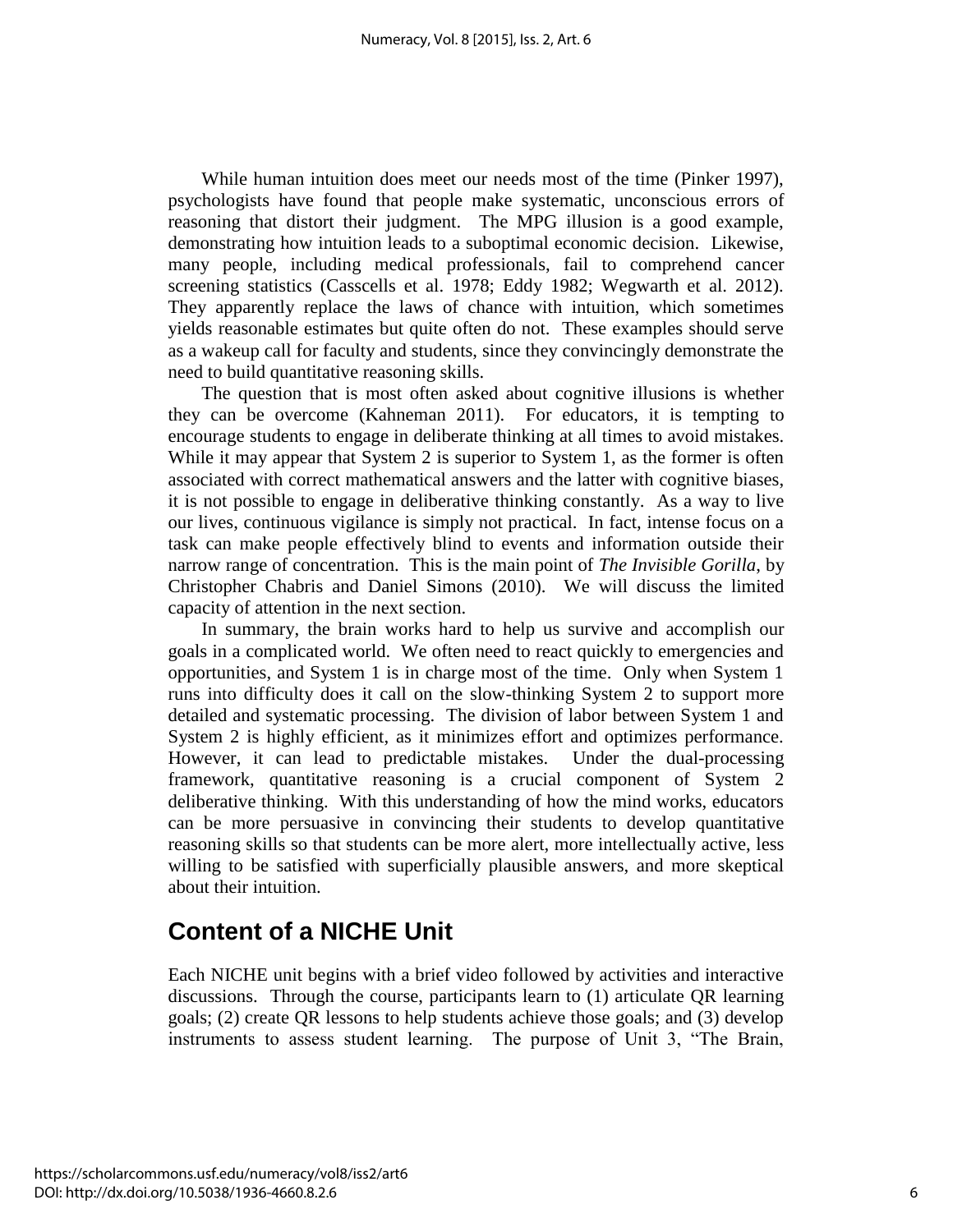Cognition and QR," is to familiarize educators with research on cognitive illusions and to help them understand the psychological causes of the human brain's struggle to store and process numerical information. This knowledge empowers educators to help students identify their quantitative blind spots—to better predict when their intuition is reliable and when it is likely to mislead them.

Faculty participants in NICHE complete a set of readings before starting each of the eight learning units. The main reading assignment for Unit 3 is a *Scientific American Mind* article entitled "Knowing Your Chances" (Gigerenzer et al.  $2009$ , <sup>3</sup> which describes the difficulties of correctly interpreting quantitative health-related information. The article also discusses absolute and relative risk, an important concept that is emphasized by Madison et al. (2012) and others. In addition, faculty participants read several *New York Times* articles on the potential harm of mammography and prostate tests (Parker-Pope 2011, 2012). Our experience in professional development seminars suggests that these issues are inherently interesting and relevant. Our intention is to build on that personal interest to deliver a clear message that numeracy can help individuals improve their own lives through better personal choices. One of us (FW) used these methods and the NICHE supporting materials to enhance an elementary statistics course. The second paper in this series describes that initiative.

After a video that reviews the dual-processing theories of human thinking, the NICHE participants perform two experiments to observe how the brain functions. We emulate the approach of E.F. Redish of the University of Maryland Physics Education Research Group (see, for example, Redish 2014).

The first experiment is to watch the YouTube video, the Monkey Business Illusion (Simons 2010). In that video, a group of six students serve as two teams, one with white shirts and one with black. Each team has a basketball. During the short video, they move around quickly, passing their ball among members of their own team. The task is to see how well one can concentrate by counting the number of passes among the members of the white-shirted team.

One needs a partner for the second experiment. The participant asks the partner to read the following strings of numbers and the participant tries to say the numbers back in reverse order. For example, if the partner says "123" the participant responds "321."

- $4629$
- $38271$
- $539264$
- $•$  9026718
- 43917682

 $\overline{a}$ 

<sup>3</sup> In 2014 NICHE we also added a book chapter from Steven Pinker's (1997) book *How the Mind Works* to this unit to illustrate common errors in judgment.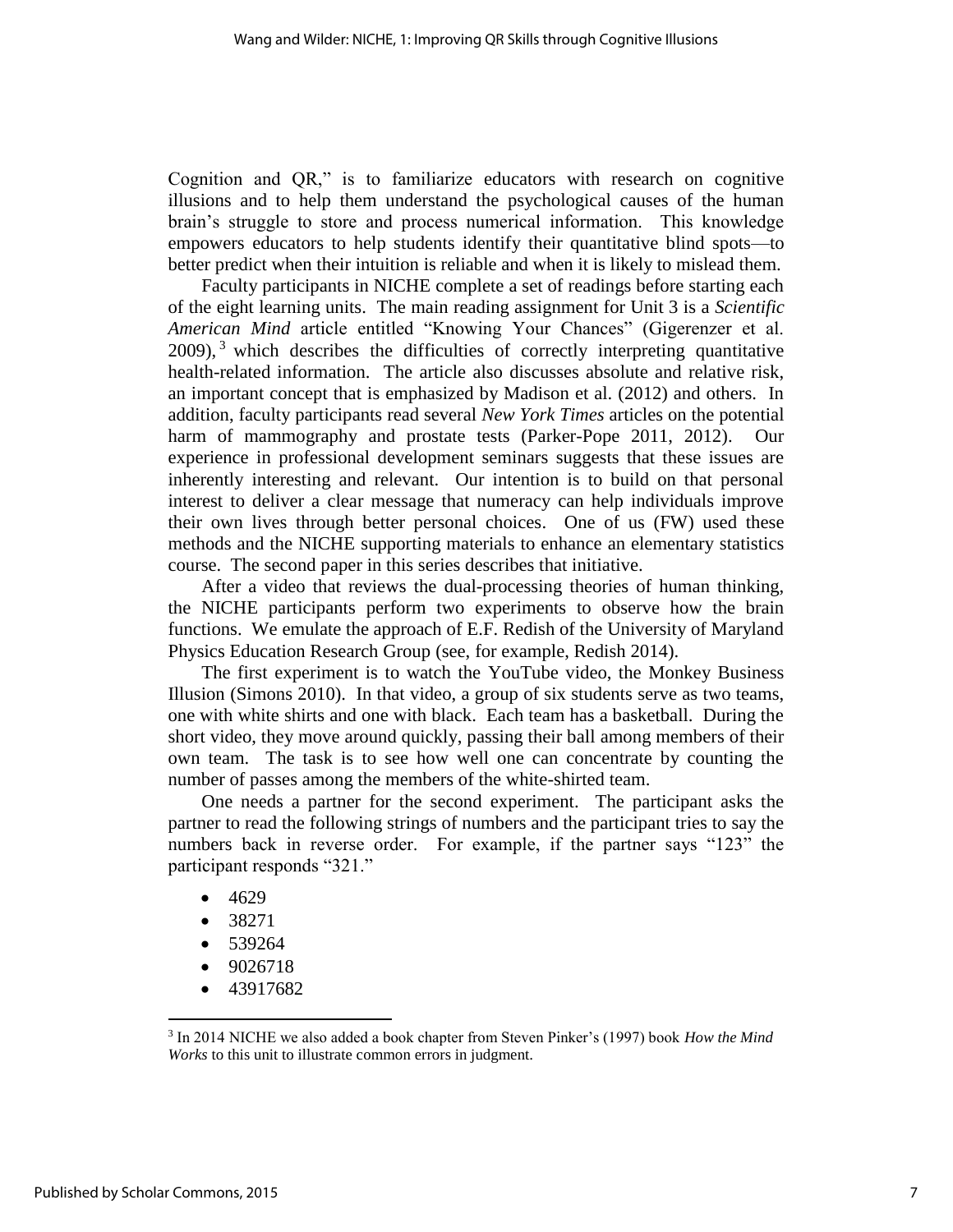For the first experiment, many people manage to count the number of passes but somehow fail to see the gorilla that walks through the scene during the clip. This phenomenon, called "inattentional blindness," shows how intense focus can make people effectively blind to stimuli outside their range of attention. In the second experiment, the participant will discover that it gets harder and harder to complete the task, and that above a certain number of digits it is impossible. This illustrates that our brain has a finite processing capacity. This phenomenon has been known for more than 50 years, since George Miller (1956) published his famous paper "The Magic Number Seven, Plus or Minus Two." Miller's study is the basis of the important psychological construct of "working memory," which allows the short-time storage of a few information items in order to compare or manipulate them in useful ways.

These two experiments lead to the concept of "cognitive load": the demand that is made on a person's working memory (Reif 2008). A task with a high cognitive load requires the individual to pay attention to many different things at the same time and can reduce his or her effectiveness in carrying out the task. For example, multiplying two seven-digit numbers in one's head is beyond most people's ability because it requires too many pieces of information to be remembered at one time. A piece of paper and a pencil make the task doable. For many QR tasks, it is helpful to inform students that having paper or a calculator handy can reduce excessive and unnecessary cognitive load. To design an effective lesson, instructors need to consider the learner's cognitive load, namely the amount of information processing required to perform a task. If the cognitive load becomes excessive, little or no learning can occur. On the other hand, a very low cognitive load can lead to inattentiveness.

After the experiments, there are three problem sets to further stimulate discussion. We encourage participants to consider whether the dual-processing theory of reasoning provides plausible explanations for their observation of students' perceptions. Problem set A asks participants to reflect on the following common errors, taken from Stanislas Dehaene's *Number Sense* (2011).

- $\bullet$  0.25 is greater than 0.5
- $0.2 + 4 = 0.6$
- $\bullet \ \frac{1}{7}$  $\frac{1}{5} + \frac{2}{5}$  $\frac{2}{5} = \frac{3}{10}$ 10
- The temperature is in the 80s today, twice as warm as last night when the temperature was 40℉.
- There is a 50% chance of rain for Saturday, and also a 50% chance of rain for Sunday, so there is a 100% certainty that it will rain over the weekend (heard on the local news by John Allen Paulos 1988).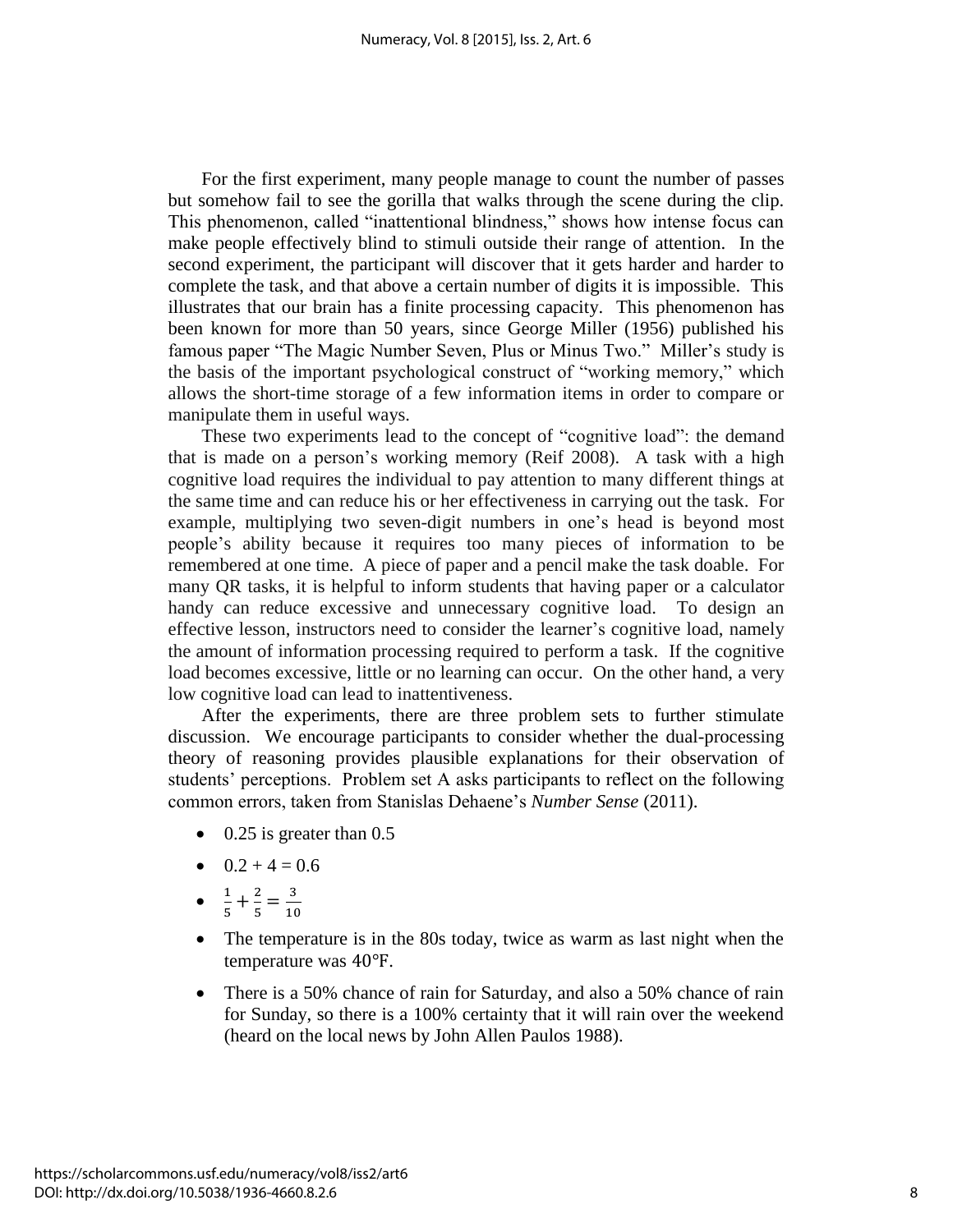Problem set B is the Cognitive Reflection Test developed by Shane Frederick (2005). The Test presents the bat and ball question discussed in the preceding section, along with two other problems:

- (2) *If it takes 5 machines 5 minutes to make 5 widgets, how long would it take 100 machines to make 100 widgets?*
- (3) *In a lake, there is a patch of lily pads. Every day, the patch doubles in size. If it takes 48 days for the patch to cover the entire lake, how long would it take for the patch to cover half the lake?*

According to Kahneman (2011), more than 50% of students at Harvard, MIT and Princeton gave the intuitive but incorrect answers: 100 minutes instead of 5 for question 2 and 24 days instead of 47 for question 3. We ask NICHE participants to imagine how well CUNY students will perform, and how we can help them develop the disposition to resist reporting the first response that springs to mind.

Many Harvard Medical School students and staff stumbled when confronted with problem set C, the medical diagnosis problem published in the *New England Journal of Medicine* (Casscells et al. 1978):

*If a test to detect a disease whose prevalence is 1/1000 has a false positive rate of 5%, what is the chance that a person found to have positive result actually has the disease, assuming you know nothing about the person's symptoms or signs?* 

This question can be approached formally using Bayes' rule, which is discussed in the second paper, but Casscells et al. show that common sense alone is sufficient for the correct answer. Despite the existence of a simple solution, Casscells and colleagues found that only 11 of the 60 subjects gave the correct answer (2%), and 27 vastly overestimated the probability by answering 95%. Many other studies show that clinicians routinely miscalculate risk (Eddy 1982; Hoffrage and Gigerenzer 1998; Gigerenzer 2002). Consequently, there is a growing recognition among medical professionals that cancer screening is a double-edged sword. While some individuals may benefit from early detection, others will be diagnosed and treated for cancer unnecessarily (Schwartz et al. 2004). The ability to accurately assess the probability associated with this type of medical diagnosis problem is critical in following or engaging in public discourse, and this is the main reason we chose Gigerenzer et al. (2009) as a reading assignment.

## **Faculty Responses**

Improving the faculty's QR skills is one of the objectives of NICHE. To measure the impact of NICHE, we developed two versions of a QR skills test that we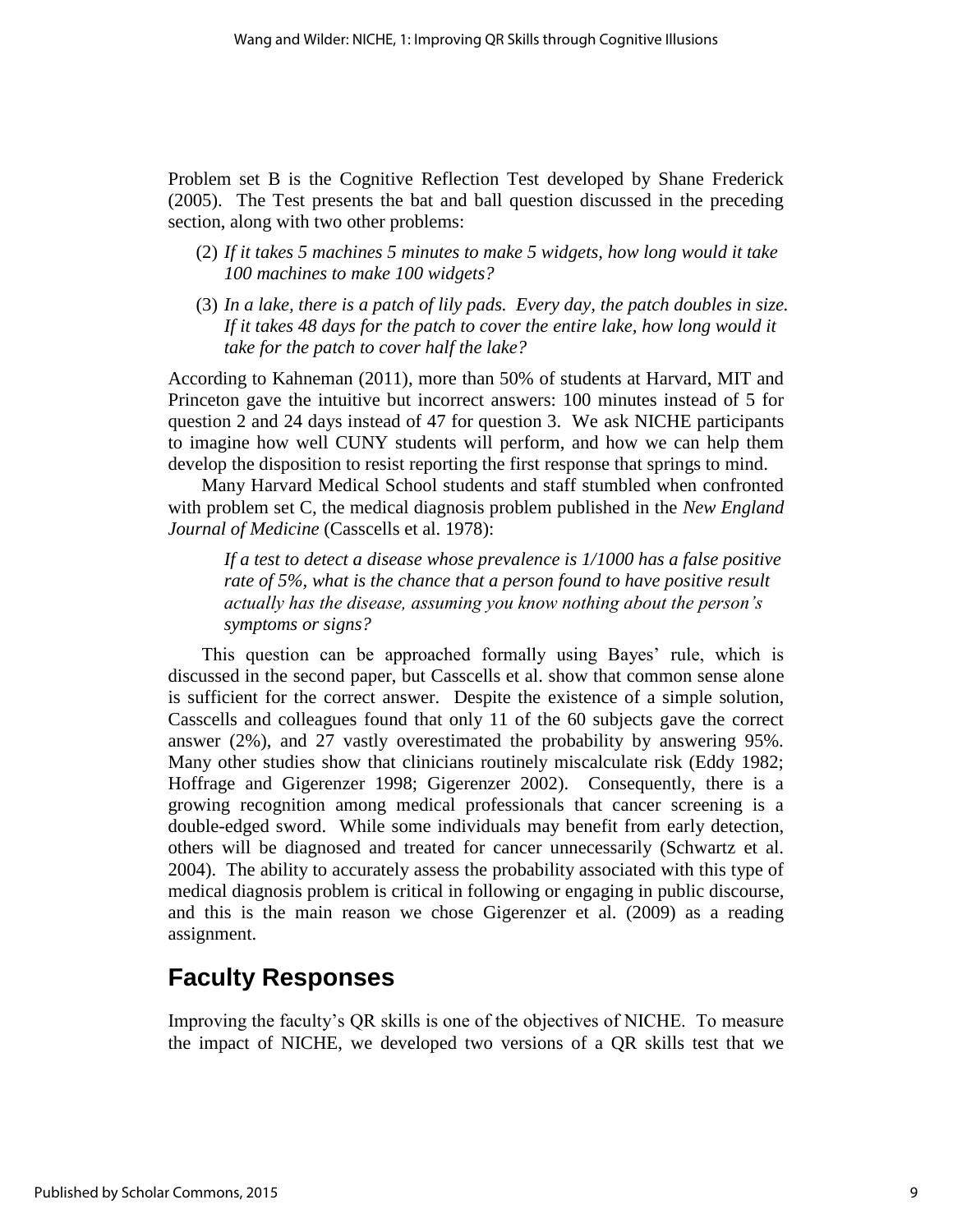administered to faculty participants both before and after the program. Each version consists of 20 questions and covers skills including the interpretation of rates, ratios and charts; measures of central tendency; and the comparison of populations (Wilder et al. 2014). The MPG illusion problem and the medical diagnosis problem are included in the test. Among the 25 faculty members who consented to participate in our study and completed both tests in 2013 and 2014, 12 answered the MPG illusion problem correctly in the pre-test; 11 answered the medical diagnosis problem correctly. These rates are much lower than those for the other questions (Table 2), which indicates that some quantitatively sophisticated faculty are not immune to cognitive illusions. In the post-test, 19 got the MPG illusion question right; 16 answered correctly on the medical diagnosis problem. While such an improvement is not statistically significant with the current sample size, we believe that faculty were more cautious and selfcritical in the post-test after they were introduced to cognitive illusion examples in Unit 3. The full analysis of the QR skills assessment results will be the topic of a future publication.

**Table 2.** 

**NICHE Faculty Participants' Performance on the QR Skills Assessment: Pretest and Posttest (** $n = 25$ **)** 

| Skill                                                      | <b>Number correct</b> |                 |
|------------------------------------------------------------|-----------------------|-----------------|
|                                                            | <b>Pretest</b>        | <b>Posttest</b> |
| Fuel efficiency and car mileage                            | 12                    | 19              |
| Interpretation of medical testing results                  | 11                    | 16              |
| Interpretation of rate                                     | 24                    | 25              |
| Conversion of money                                        | 24                    | 24              |
| Independence of events                                     | 24                    | 21              |
| % salary increase/calculation of pay raise                 | 25                    | 25              |
| Interpretation. of histogram                               | 24                    | 24              |
| Interpretation of pie chart                                | 6                     | 17              |
| Number sense for very large numbers                        | 21                    | 18              |
| Median                                                     | 20                    | 20              |
| Mean/Average                                               | 25                    | 25              |
| Mode                                                       | 23                    | 25              |
| Interpretation of table on percent distribution of workers | 23                    | 23              |
| Ratio                                                      | 22                    | 22              |
| Interpret. of percent less than one                        | 24                    | 22              |
| Comparison of % distribution of two populations            | 22                    | 21              |
| Interpretation of line chart                               | 23                    | 25              |
| Extrapolation of line chart                                | 17                    | 21              |
| Interpretation of multivariate chart                       | 22                    | 23              |
| Interpretation of qualitative chart                        | 18                    | 23              |

To structure the faculty participants' exchange of teaching ideas, we set up three forums in the Blackboard discussion board. Participants were given three guidelines for discussion: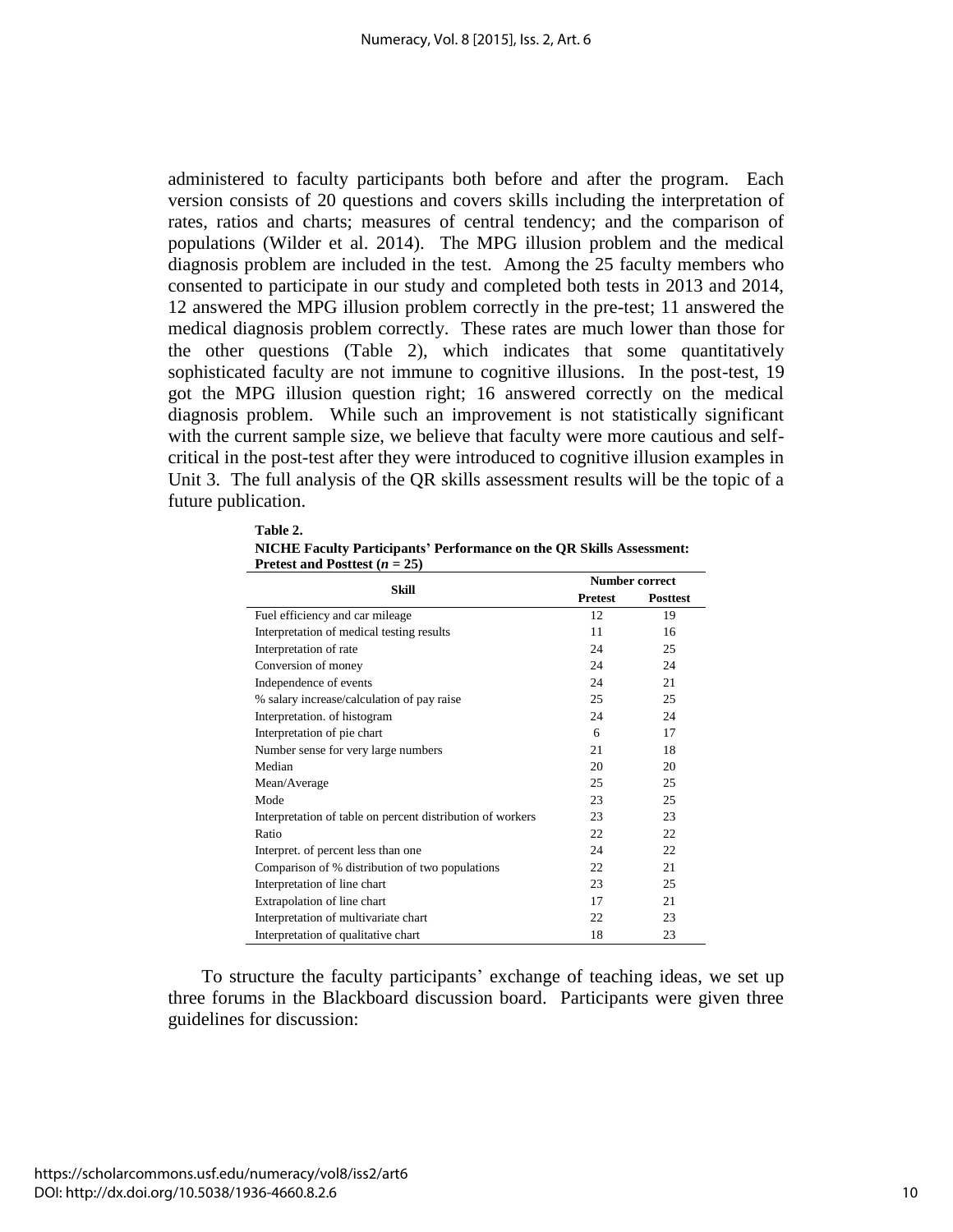- (1) After reviewing the math/QR problems in Unit 3, comment on why you think people often make the errors described. How do you think your students would answer these kinds of questions? What strategy would you employ to help them overcome some of the common mistakes?
- (2) Comment on your experience undertaking the two cognitive experiments and how you think managing learners' cognitive load relates to QR instruction.
- (3) Consider the *New York Times* article "Multivitamin Use Linked to Lower Cancer Rates" by Roni Caryn Rabin published on October 17, 2012. How do absolute risk and relative risk differ? How do you explain this to your students?

After reading the participants' postings, we noticed several recurring themes, which are shown in bold type in the following discussion.

It was clear that the faculty participants understood the dual-processing theory of thinking, based on the appearance of the terms **System 1**, **System 2**, and their associated characteristics (intuition/deliberation, fast/slow, and automatic/ controlled). For example:

- *I thought the readings and video did a good job of pointing out the differences between our Type 1 and Type 2 thinking systems…. I think that we have made a real culture of doing things quickly. So it takes a real effort to slow down and make sure that you notice where the decimal point is, for example.*
- *Problem sets A and B often times lead to wrong answers because our efficient automated thinking switches on is tricked by what seems an easy problem. Problem set C is actually more difficult*.
- *Students may confuse getting a general impression of a problem (intuitive thinking) with analysis of content (deliberative thinking).*

However, some participants were critical of the theory:

- *I have never accepted idea that our brains (naturally) use different kinds of thinking. Instead, I think of slow v. fast thinking as different in degree.*"
- *I think the idea of 'slow' versus 'fast' thinking is a useful distinction for talking about different types of problem solving strategies, but I've been reading a neuroscience textbook this summer and I have to point out that our brains do not actually have different thinking 'systems.'*"

These comments suggest that some participants were led to believe that there are literally two discrete systems of thinking. In the future, we will emphasize that the dual-processing theory is not strictly dichotomous. As one participant wrote

 *human thinking is such a fascinating phenomenon: it's a delicate balance between fast (intuitive) and fast (deliberative) thinking*.

One participant who disagreed with the dual-processing theory wrote,

 *I don't see the difficulties that students might encounter in the unit 3E math/QR problems as simply a problem of lacking deliberative/slow thinking.*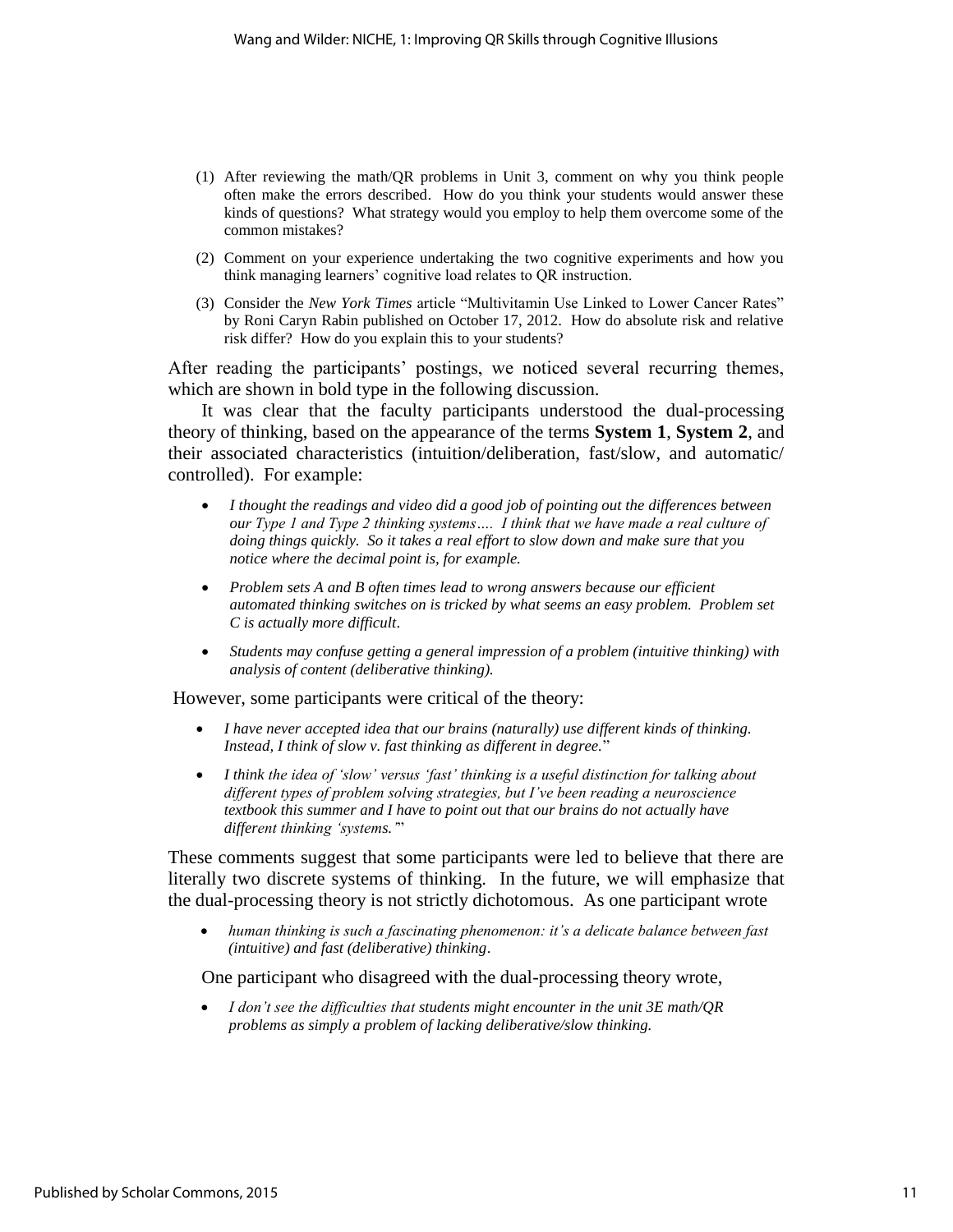This is indeed a pertinent remark that may reflect the characteristics of CUNY students. Henrich et al. (2010) criticized the overreliance on the so-called WEIRD population (undergraduate students from Western, educated, industrialized, rich and democratic cultures) in psychologists' studies; they pointed out that the analytical reasoning style used by such a group might not be representative of other human populations. Such a criticism resonates with our own experience. We informally tried the bat and ball problem with our students, and many of them were unprepared to answer the question. For instance, some participants were unable to check the validity of a proposed answer.

In addition to math challenges, CUNY students also face language difficulties.<sup>4</sup> Many discussion threads centered on the **wording** of the problems:

- *I think for our students, particularly the ESL students, they may not be able to answer the questions because they don't understand the sentence construction*.
- *I made those errors myself and I think it is primarily the result of the wording of the problems*.
- *When we teach solving word problems by picking out key words for identifying which operation to use I think that we are leading students astray. The words can be used in different ways and don't always mean the same thing*.

**Trick** was a term often used to describe classic cognitive-illusion questions:

- *Some people are easily tricked and it doesn't say much about their true capabilities*.
- *Set B has nice 'got you' problems!*
- *I was primed to notice that this was probably a 'trick' question.*
- *These trick questions are designed to trick us by luring us into using a form of reasoning that isn't appropriate for the matter at hand*.

As to how participants may use these questions in their classroom, one wrote,

 *Getting the wrong answer is what the designers of the tests want as an outcome because the wrong answers will help them make a point about how the brain functions.*"

#### One wrote,

 $\overline{a}$ <sup>4</sup> The City University of New York (CUNY) comprises 24 colleges and schools, including 17 senior colleges and 7 community colleges. It has more than 269,000 students enrolled in degree programs and 247,000 adult, continuing and professional education students (City University of New York 2015). Altogether, 57% are female and 56% identify as black, Hispanic or American Indian/Native American. Nearly 30% are 25 or older, 54% have household incomes of less than \$30,000, 42% are first-generation students, 38% are born outside the U.S. mainland, and 42% have a native language other than English (City University of New York Office of Institutional Research 2013, 2014). Among full-time CUNY students, 65% are providing care to other people and approximately 48% are working for pay (City University of New York Office of Institutional Research 2014).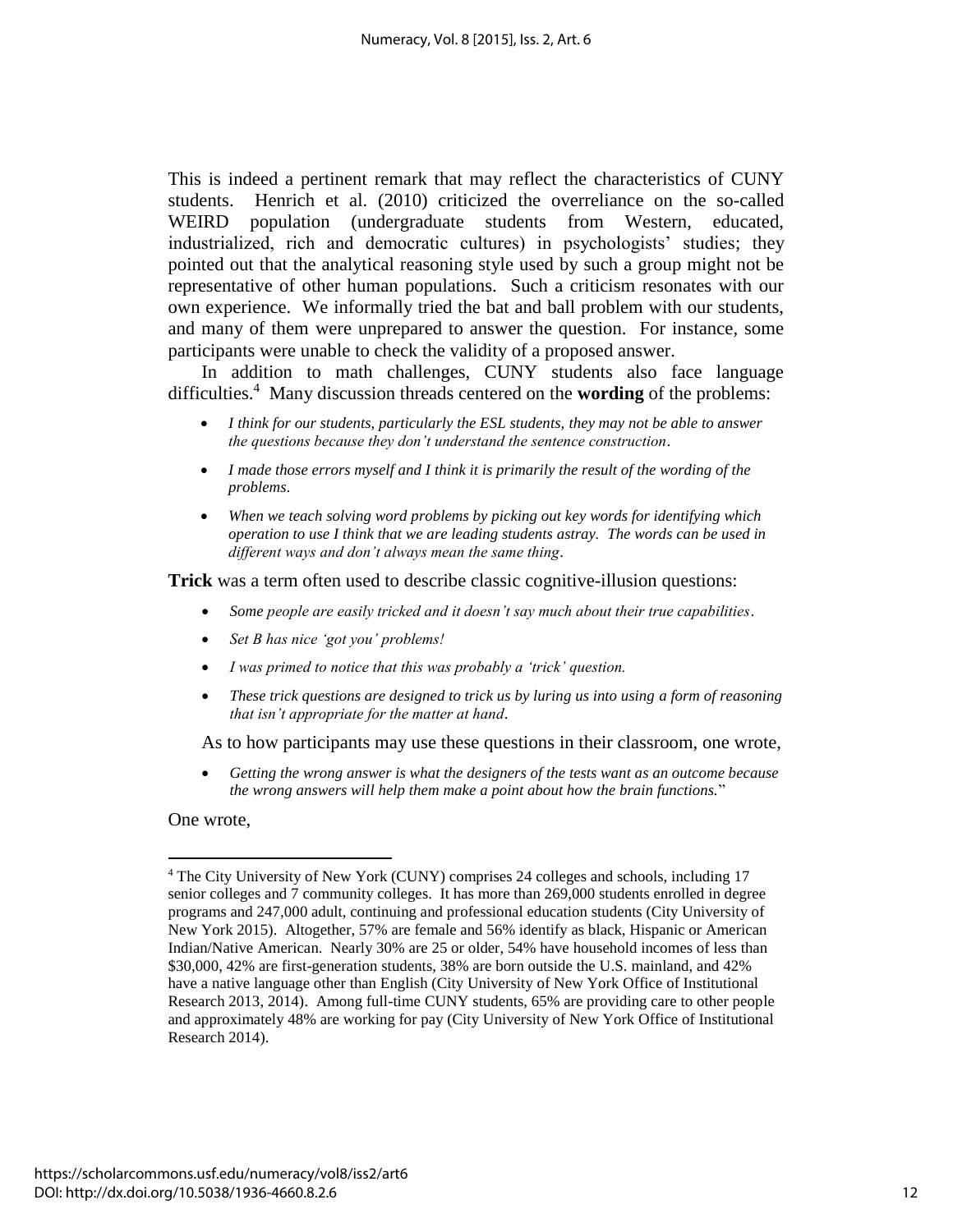*It is fun to go over these in class. Students experience firsthand how their intuition tricks them into common biases and become more aware that maybe sometimes they should "think twice."*

#### But another one was more cautious:

 *The notion of a trick can be very appealing to people who happen to have curiosity about the material, but very off-putting to people who don't*.

#### Many people attributed common mistakes to inadequate **attention**:

- *We made mistakes when we are rushing through questions and are not paying attention to details esp. to the wording of the questions.*
- *Paying attention to details can make a difference*.
- *The lake problem seems easier to see once you "slow down" and pay attention to the wording or test the two options.*

While acknowledging the importance of paying attention, several faculty participants noted that

*many of our students don't know what to focus on when problem solving*.

The term **blindness** also appeared in many postings:

- *I appreciate you touching on the concept of student "blindness"—missing the forest for the trees*.
- [Students] *seem to want to attend to everything while not knowing where to address their focus*.
- *In my statistics class … the sight of uncomfortable numbers … and potential for use of one of the several similar looking formulae blind students from transcending to the next stage – the thinking skills. Many students think statistics is another math course and they need to use some formula to provide an answer*.

#### Responding to this, one wrote

 *I think that giving students an overall idea of where/why those numbers are relevant is important. For my statistics class, I start by putting the topic into real life context before going into the details*.

The concept of **cognitive load** came naturally to many of the participants, "*even if we (I) didn't necessarily know that it was called cognitive load*" as one said.

*We use* [the concept of cognitive load] *all along in our teaching*.

In connection with the discussions on attention, one wrote

 *This makes me think about how we manage cognitive load by sufficiently preparing students to look for the right information. Otherwise, they end up expending their cognitive capacity on extraneous information*.

Several participants plan to introduce the concept to students directly: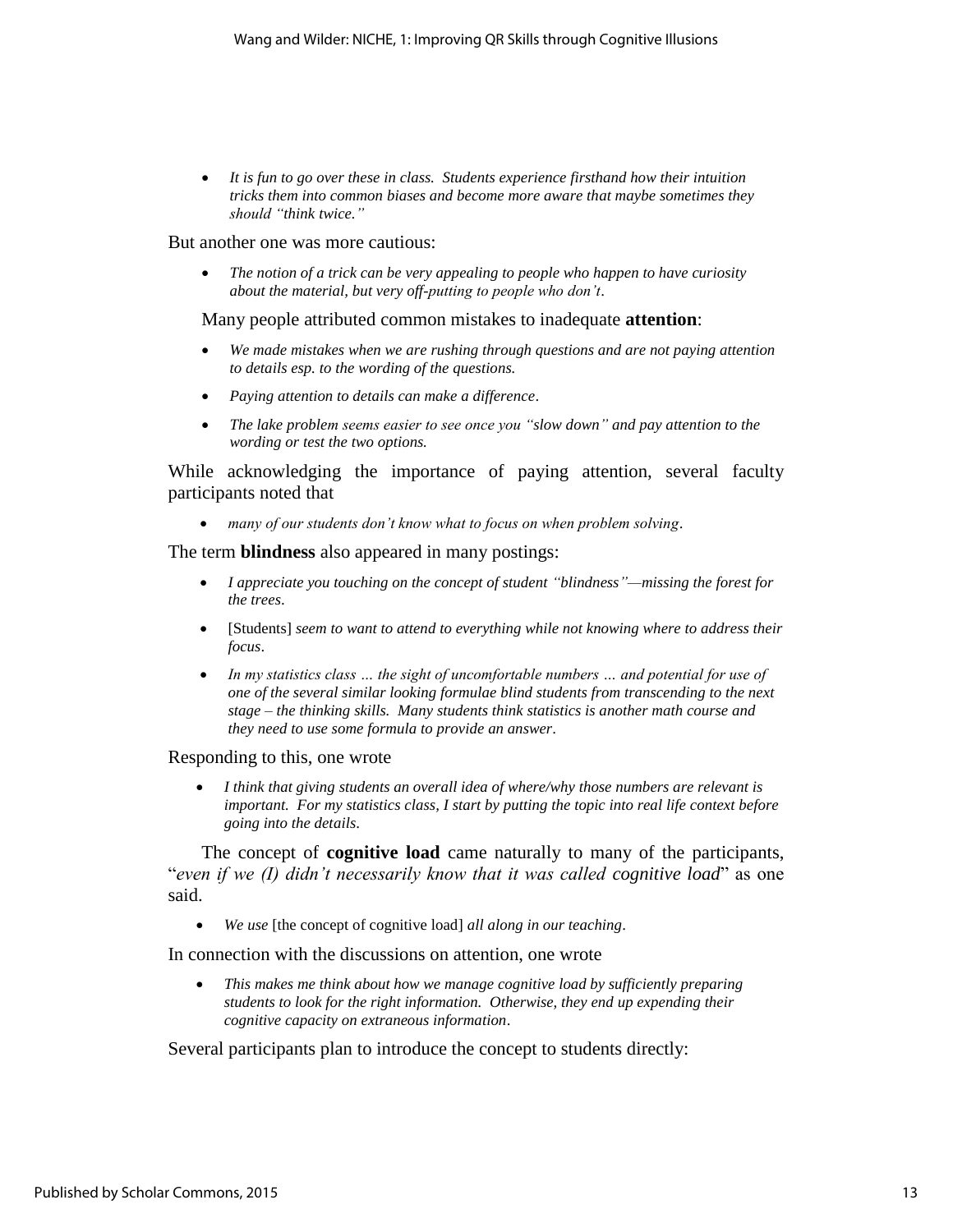*I will definitely share the concept of cognitive load with students*.

To manage cognitive load, one math professor wrote

 *Calculators or computers can be used to perform computations and then students are more able to focus of the overall procedure and/or more complicated parts of the problem they are trying to solve*.

Nearly everyone brought up or supported the idea of **scaffolding** and breaking problems into smaller parts. From a math professor:

 *I try to scaffold new types of math problems for the students, encouraging them to write down different pieces of information in the problem so they don't have to hold it in their working memory*.

A biology professor wrote,

- *scaffolding assignments is the way we've handled cognitive load even with non-number related tasks*.
- *Keeping a lab notebook in scientific laboratories is a universally-accepted necessity (among scientists) – it seems like a similar tool could be used for more general problem solving in all sorts of classes*.

From a participant who taught a capstone class on Criminal Law and Policy:

 *Students were generally horrified at the beginning of the semester to hear that they had to write such a long* [25-page] *paper. However, I broke the paper down into several smaller benchmarks (literature review, outline, etc.), and devoted several classes to students sharing drafts*.

All these comments received positive feedback from peers.

While everyone agreed with the idea of scaffolding, one faculty member mentioned,

 *the question here is how can you remove the scaffolding so that they can effectively fly on their own without the supports*.

Other concerns include students' differences in abilities and attitudes, and the time constraint that instructors face.

- *The variation between students in QR knowledge and ability to learn is always a big challenge*.
- *Tailoring a course to match the cognitive load is always a challenge in mathematics especially if students of low levels of preparation, ability, motivation, etc. are placed with students of higher levels*.
- [Instructors] *teaching those classes have to hurry up to finish all the work in the given class time*.
- *I try to use scaffolding but it often competes with the pace required to cover material*.

Responding to these comments, one participant made a distinction between working memory and long-term memory.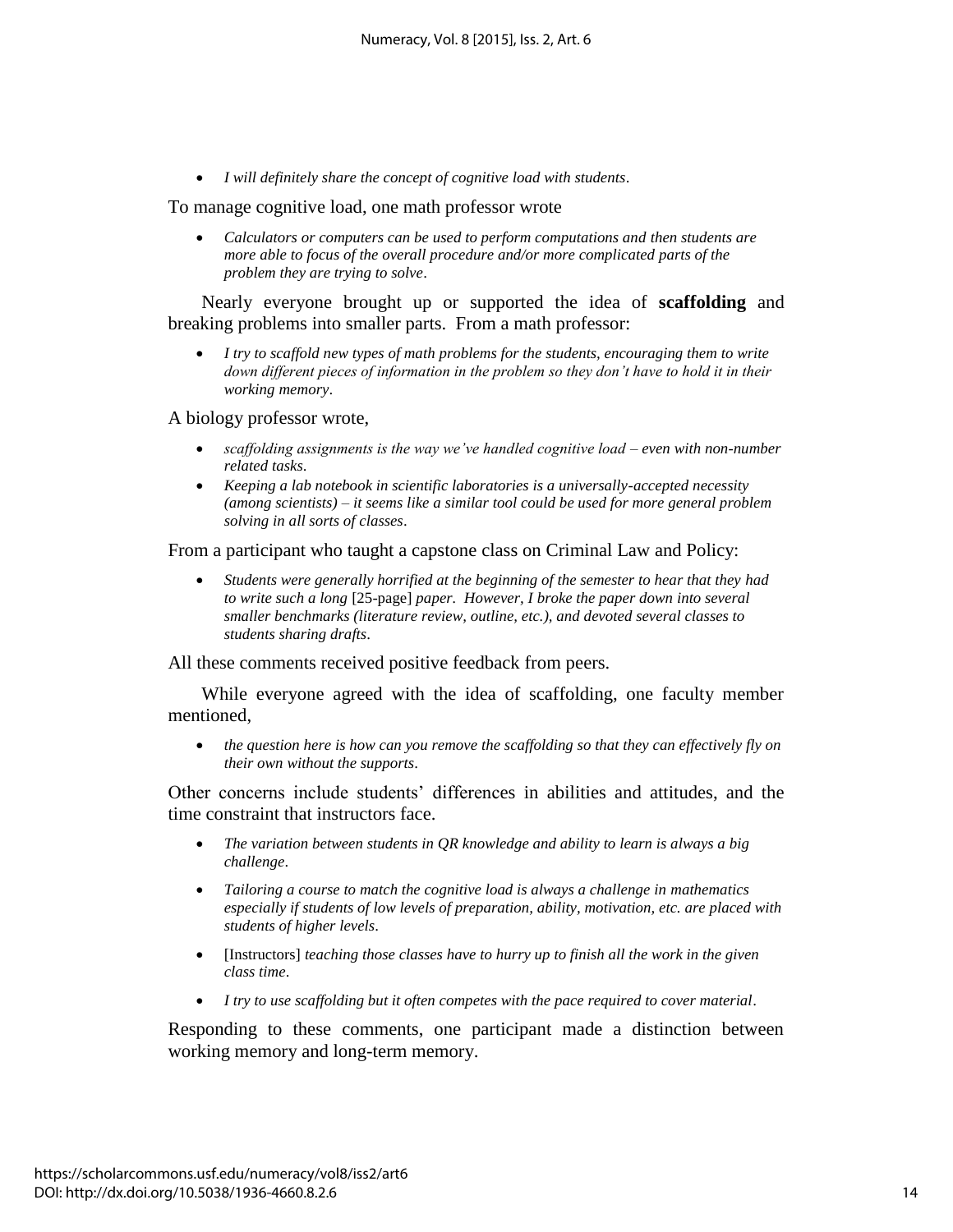*Cognitive load refers to working memory, which is your ability to hold digits or different items in your head in a way that you can manipulate them. … I don't think it really reflects the amount of information that you introduce in a class or the pace of the class*.

Faculty's reaction to the use of a medical theme to stimulate technical discussions was mixed. While some participants were very engaged in deciphering the numerical information presented in a *New York Times* report on the benefit of taking a multivitamin daily (Rabin 2012), others, particularly humanities faculty, considered such a topic too specific and unimportant in their disciplines. An English professor wrote:

 *I'll be honest, I understood the Gigerenzer article [but] I would never be able to replicate this on my own*.

From a history professor:

 *The bigger question for me is how I can teach QR skills (which I value and envy) when I don't have them*.

And from a political science professor:

*I have almost no interest in actually calculating it for myself*.

A psychology professor reported that

 *I have assigned this Gigerenzer et al. paper as extra reading … but found that not even my best students were willing to tackle it.*"

One anonymous response to a survey question on how to improve Unit 3 was

*more disciplinary diversity in the reading materials in this unit.*

Our focus on medicine was a difficult decision after an internal debate during the development of the NICHE project. Because many of the NICHE participants are seasoned QR educators, we sensed a need to include a more mathematically sophisticated topic to further strengthen their skills. As predicted, however, the more advanced and technical topic did indeed alienate some participants. To manage this dilemma, we have made several parts optional. Overall, most participants appreciated the exposure to medical issues: One wrote,

 *Surprisingly, even medical professionals can be confused about statistical information presented to them*.

We hope that this revelation will translate to a powerful message when the faculty infuse QR in their courses, whether they use medical examples or not.

## **Concluding Remarks**

The Numeracy Infusion Course for Higher Education (NICHE) was designed to foster the infusion of quantitative reasoning instruction and assessment into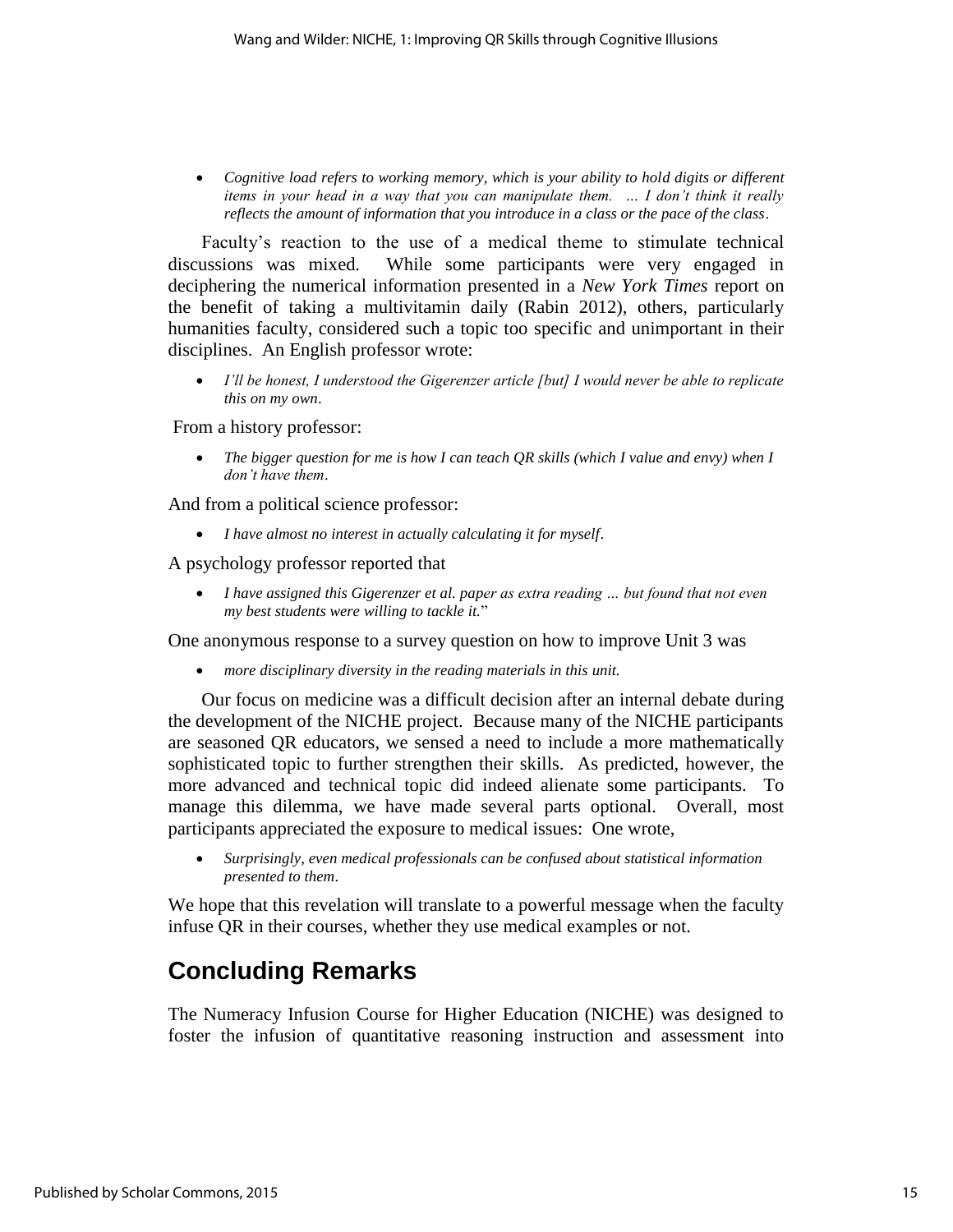courses in a broad range of disciplines. The use of cognitive illusions illustrates the promise of the project as well as some of the challenges. Through hands-on activities, faculty participants have learned how students and others jump to (faulty) conclusions through an overreliance on System 1 thinking. Their experiences have also helped them to understand the causes of some frequently observed mistakes and led them to think about ways to help our students do better. The dual-processing theory provides faculty with a foundation to convey the idea that quantitative reasoning is an effortful task that requires slow thinking.

While the course materials have generated many excellent ideas for QR instruction, an important issue mentioned by many participants is that a large proportion of CUNY students face additional challenges in language comprehension and elementary math (high school or even lower-level) operations. Additionally, faculty members who implement QR instruction face huge variation among students in their abilities and attitudes, along with a need to cover many topics in a tightly controlled curriculum.

Following enrollment in NICHE, the faculty participants teach QR-infused courses and implement the lessons they have developed during the program. They also use the assessment instruments they have created through NICHE to determine whether students have achieved their learning goals. The next QR assessment results are due at the end of July 2015, and we plan to report the results in upcoming publications. In the next paper, we will present a case study that describes students' learning of the medical diagnosis problem based on the psychological principles introduced in NICHE.

### **Acknowledgments**

Support for this project has been provided by the National Science Foundation's (NSF) Transforming Undergraduate Education in Science, Technology, Engineering and Mathematics (STEM) (TUES) award #1121844. Any opinions, findings, and conclusions or recommendations expressed in this paper are those of the authors and do not necessarily represent the views of the National Science Foundation.

## **References**

- Bennett, J. 2012. *Math for Life*. Greenwood, CO: Roberts and Company Publishers.
- Casscells, W., A. Schoenberger, and T. B. Graboys. 1978. Interpretation by physicians of clinical laboratory results. *New England Journal of Medicine* 299(18): 999–1001. <http://dx.doi.org/10.1056/NEJM197811022991808>
- Chabris, C., and D. Simons. 2010. *The Invisible Gorilla: How Our Intuitions Deceive Us*. New York: Crown.
- City University of New York. 2015. "About." Retrieved January 31, 2015 [\(http://www.cuny.edu/about.html](http://www.cuny.edu/about.html)).
- City University of New York Office of Institutional Research. 2013. *Student Data Book.* Retrieved January 31, 2014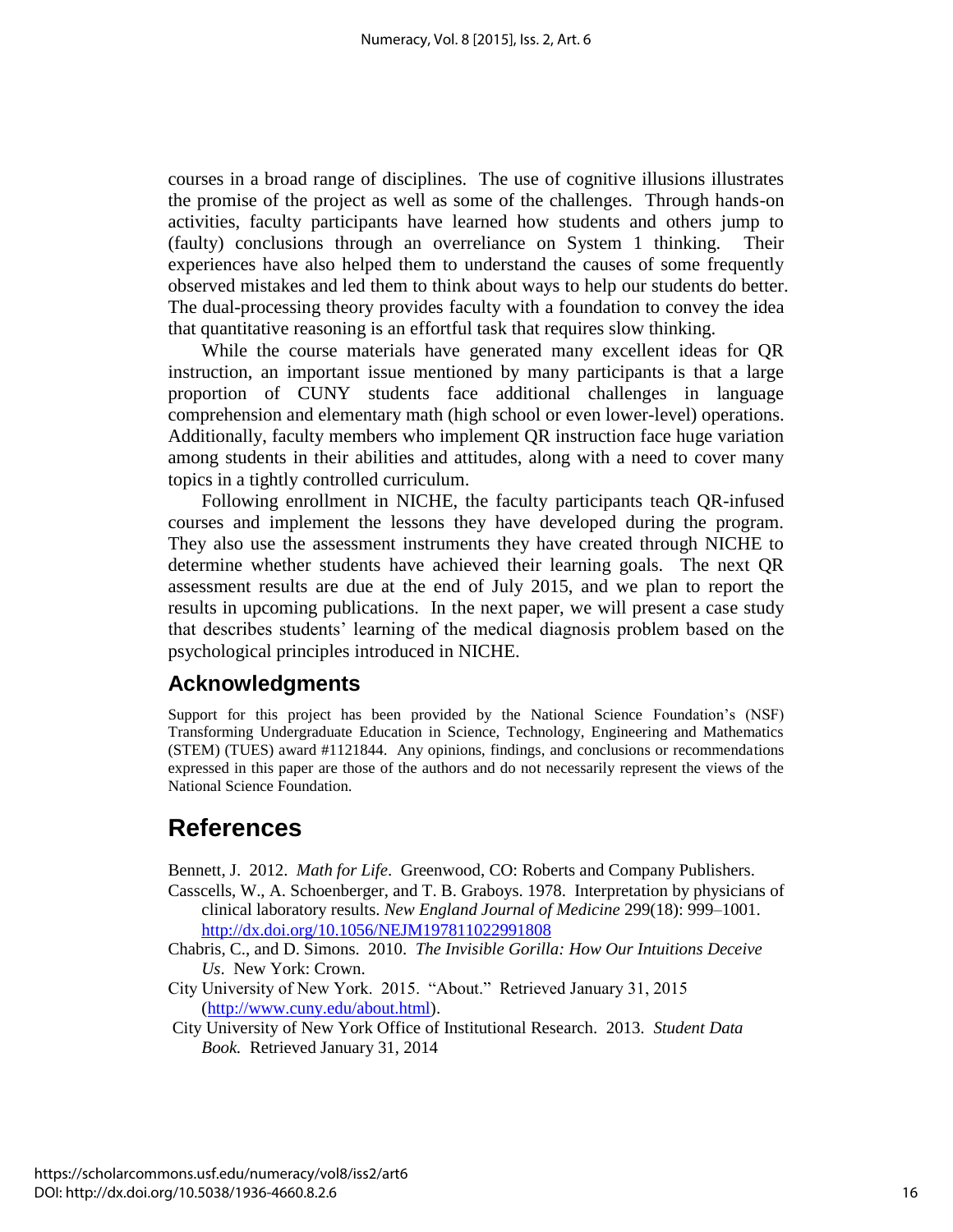[\(http://www.cuny.edu/about/administration/offices/ira/ir/data](http://www.cuny.edu/about/administration/offices/ira/ir/data-book/current/student/ug_student_profile_f13.pdf)[book/current/student/ug\\_student\\_profile\\_f13.pdf\)](http://www.cuny.edu/about/administration/offices/ira/ir/data-book/current/student/ug_student_profile_f13.pdf).

———. 2014. *2014 Student Experience Survey*. Retrieved January 31, 2015 [\(http://www.cuny.edu/about/administration/offices/ira/ir/surveys/student/SES\\_2014](http://www.cuny.edu/about/administration/offices/ira/ir/surveys/student/SES_2014_Report_Final.pdf) Report Final.pdf).

- Dehaene, S. 2011. *The Number Sense: How the Mind Creates Mathematics*. Revised and Expanded Edition. New York: Oxford University Press.
- Devlin, K. 2005. *The Math Instinct*. New York: Thunder's Mouth Press.
- Eddy, D. M. 1982. Probabilistic reasoning in clinical medicine: Problems and opportunities. In *Judgment under Uncertainty: Heuristic and Biases*, ed. D. Kahneman, P. Slovic, and A. Tversky, pp. 249–267. Cambridge, UK: Cambridge University Press.<http://dx.doi.org/10.1017/CBO9780511809477.019>

Evans, J. S. 2008. Dual-processing accounts of reasoning, judgment, and social cognition. *Annual Review of Psychology* 59: 255–278. <http://dx.doi.org/10.1146/annurev.psych.59.103006.093629>

- Frederick, S. 2005. Cognitive reflection and decision making. *Journal of Economic Perspectives* 19(4): 25–42.<http://dx.doi.org/10.1257/089533005775196732>
- Gigerenzer, G., W. Gaissmaier, E. Kurz-Milcke, L. M. Schwartz, and S. Woloshin. 2009. Knowing your chances. *Scientific American Mind* 20: 44–51. <http://dx.doi.org/10.1038/scientificamericanmind0409-44>
- Henrich, J., S. J. Heine, and A. Norenzayan. 2010. Most people are not WEIRD. *Nature* 466: 29.<http://dx.doi.org/10.1038/466029a>
- Hoffrage, U., and G. Gigerenzer. 1998. Using natural frequencies to improve diagnostic inferences. *Academic Medicine* 73: 538–540[. http://dx.doi.org/10.1097/00001888-](http://dx.doi.org/10.1097/00001888-199805000-00024) [199805000-00024](http://dx.doi.org/10.1097/00001888-199805000-00024)
- Kahneman, D. 2011. *Thinking, Fast and Slow*. New York: Farrar, Straus and Giroux.
- Kahneman, D., and S. Frederick. 2002. Representativeness revisited: Attribute substitution in intuitive judgment. In *Heuristics and Biases: The Psychology of Intuitive Judgment*, ed. T Gilovich, D. Griffin, and D. Kahneman, pp. 49–81. Cambridge, UK: Cambridge University Press. <http://dx.doi.org/10.1017/CBO9780511808098.004>
- Larrick, R. P., and J. B. Soll. 2008. The MPG illusion. *Science* 320(5883): 1593–1594. <http://dx.doi.org/10.1126/science.1154983>
- Lave, J. 1988. *Cognition in Practice: Mind, Mathematics and Culture in Everyday Life*. Cambridge, UK: Cambridge University Press. <http://dx.doi.org/10.1017/CBO9780511609268>
- Madison, B. L. 2012. If only math majors could write. *Numeracy* 5(1): Article 6. <http://dx.doi.org/10.5038/1936-4660.5.1.6>
- Madison, B. L., S. Boersma, C. L. Diefenderfer, and S. W. Dingman. 2012. *Case Studies for Quantitative Reasoning: A Casebook of Media Articles*. 3rd edition. Boston, MA: Pearson Learning Solutions.
- Miller, G. A. 1956. The magical number seven, plus or minus two: Some limits on our capacity for processing information. *Psychological Review* 63(2): 81–97. <http://dx.doi.org/10.1037/h0043158>